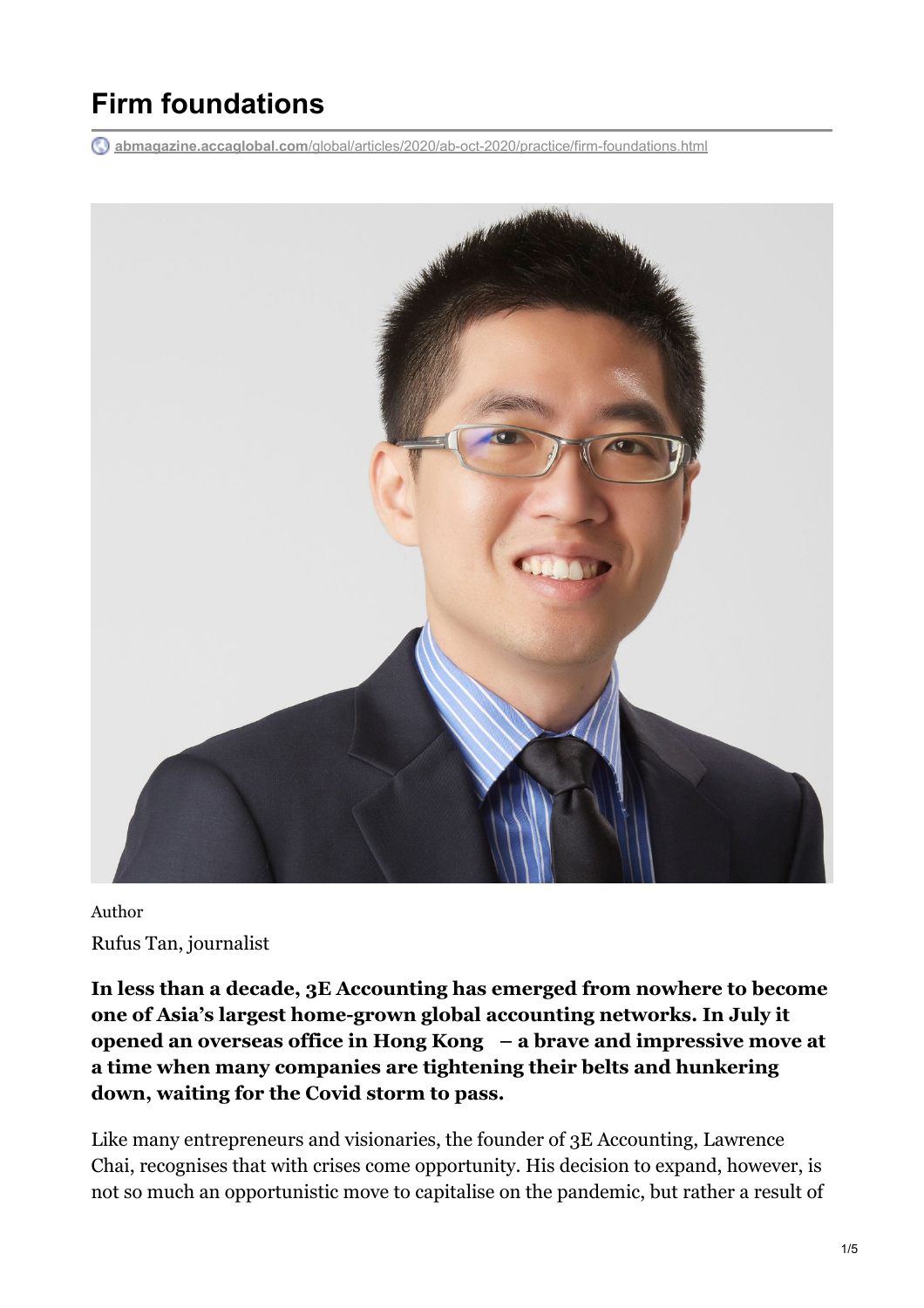careful planning so his organisation can continue functioning effectively in the virtual environment enforced by Covid-19.

Long before the pandemic, 3E Accounting had been investing in technology to enable flexible working arrangements, Lawrence says. 'As early as 2011 we were adopting cloud solutions. We also have IP phones installed in our laptops, so staff can call clients or vice versa, just as if we were operating out of the office.'

## Competitive advantage

He explains that the tech implementation was initially a way to support working mothers in the company but ended up preparing his staff to become adept remote workers. It is something that has proved to be a competitive advantage.

Despite the travel restrictions put in place because of Covid-19, Lawrence and his team in Singapore were able to turn to virtual communication tools to liaise with partners and employees in Hong Kong. Those tools let them oversee renovations, set up the IT infrastructure and even conduct a virtual office opening.

Technology adoption is going to be accelerated post-Covid-19. If you are too slow, you are going to be left behind. You have to act even faster and be more responsive. That is the new reality

## **3E Accounting**

[3E Accounting](http://www.3ecpa.com.sg/) was set up in 2011 to provide affordable corporate services to SMEs and startups. It offers the 'three Es' – efficiency, effectiveness and economy – as a suite of services covering professional incorporation, accounting, tax, immigration and compliance services and ongoing administration for every business entity.

Headquartered in Singapore, 3E Accounting opened a Malaysia office in 2014, followed by a Hong Kong office in 2020. Today, the group is the largest home-grown global accounting network in Asia, and has a presence in more than 80 countries.

Lawrence says that having the right overseas staff and maintaining good communications were the other critical pieces of his expansion plan. In this respect, he feels that being part of the ACCA network came in very handy. Not only did it give 3E Accounting confidence to hire its Hong Kong director, who is also an ACCA member, but it also helped them to get talent into the organisation.

'Every country that I expand into, one of the first things I do is apply to be an ACCA Approved Employer. With that I find that we attract talent much easier,' he explains.

## Digital delegation

As for keeping up communications with his team in Hong Kong, Lawrence says that it is not too different from how he oversees his other staff. 'Today, we have close to 100 staff in our Singapore, Malaysia and Hong Kong offices. There's no way I can talk to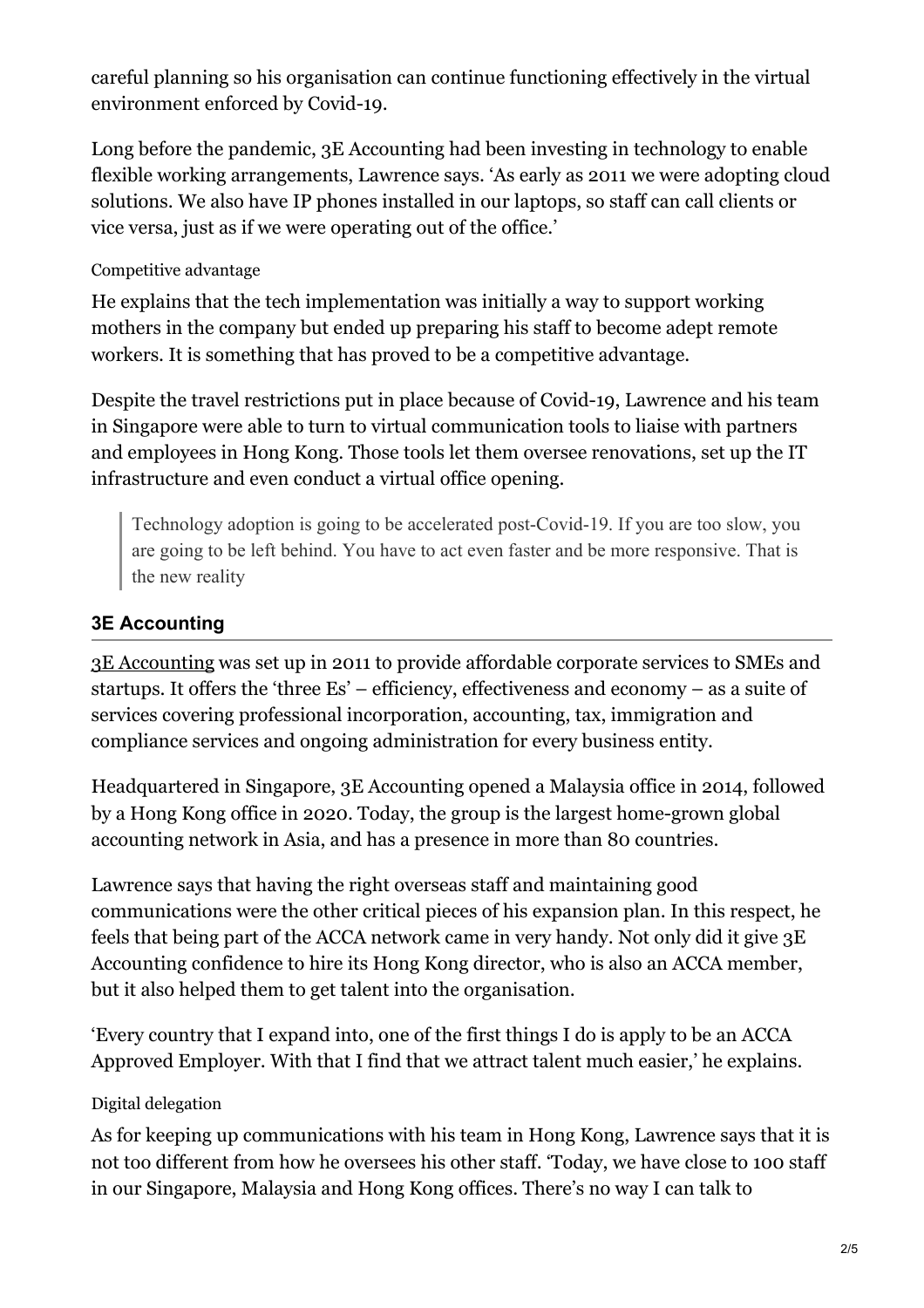everyone every day. It's just not practical. We need to rely on appraisal systems, standardised HR policies and effective two-way communication.

'On the Hong Kong side, every month, we discuss and get feedback on what is happening, and whether they need our help. With technology, it's no longer a must to meet physically. We can have a town hall using online conference tools and we can WhatsApp them at any time.'

In just nine years, 3E Accounting has opened up three offices in Singapore, Malaysia and Hong Kong, while growing a global accounting network that, at last count, included members in 85 countries and will celebrate its 10th anniversary next year.

Lawrence attributes this success to the company fulfilling an SME need for affordable and efficient one-stop business solutions. To sustain its competitiveness, the company makes use of technology and people for strategic advantage.

## Tech focus

3E Accounting's strong focus on technology can be seen in Lawrence's own role as the company's chief technology officer. In fact, from the very beginning, Lawrence felt that technology was the way forward for the company and procured the company its own servers, as well as customised CRM software to manage his client base.

'It may not have been very noticeable at the beginning, but over time we saw that these investments allowed us to scale faster than others, work more efficiently and improve our accuracy,' Lawrence explains.

'For example, our CRM software allows us to better manage our more than 1,000 clients in Singapore by automatically sending out reminders about financial reporting deadlines. Many service providers still don't send reminders to clients because they don't have the technology.'

It didn't stop there. In accordance with the Singapore government's accountancy industry digital plan, set out in 2019, Lawrence formed an in-house digital R&D team to spearhead development in robotic process automation, machine learning and artificial intelligence.

## Time savers

This investment has already paid off, with the team successfully developing financial reporting software that can shorten the time taken to prepare a financial statement from eight hours to 60 seconds. 'This saves a lot of time for our accountants, and frees them up to do higher-value work such as business advisory and helping clients to grow,' Lawrence says.

Lawrence has even greater plans for the role of technology in 3E Accounting. For 2021, he plans to set up his own data centre in Singapore to house all the company's internal software development and help clients develop their own software. Lawrence says this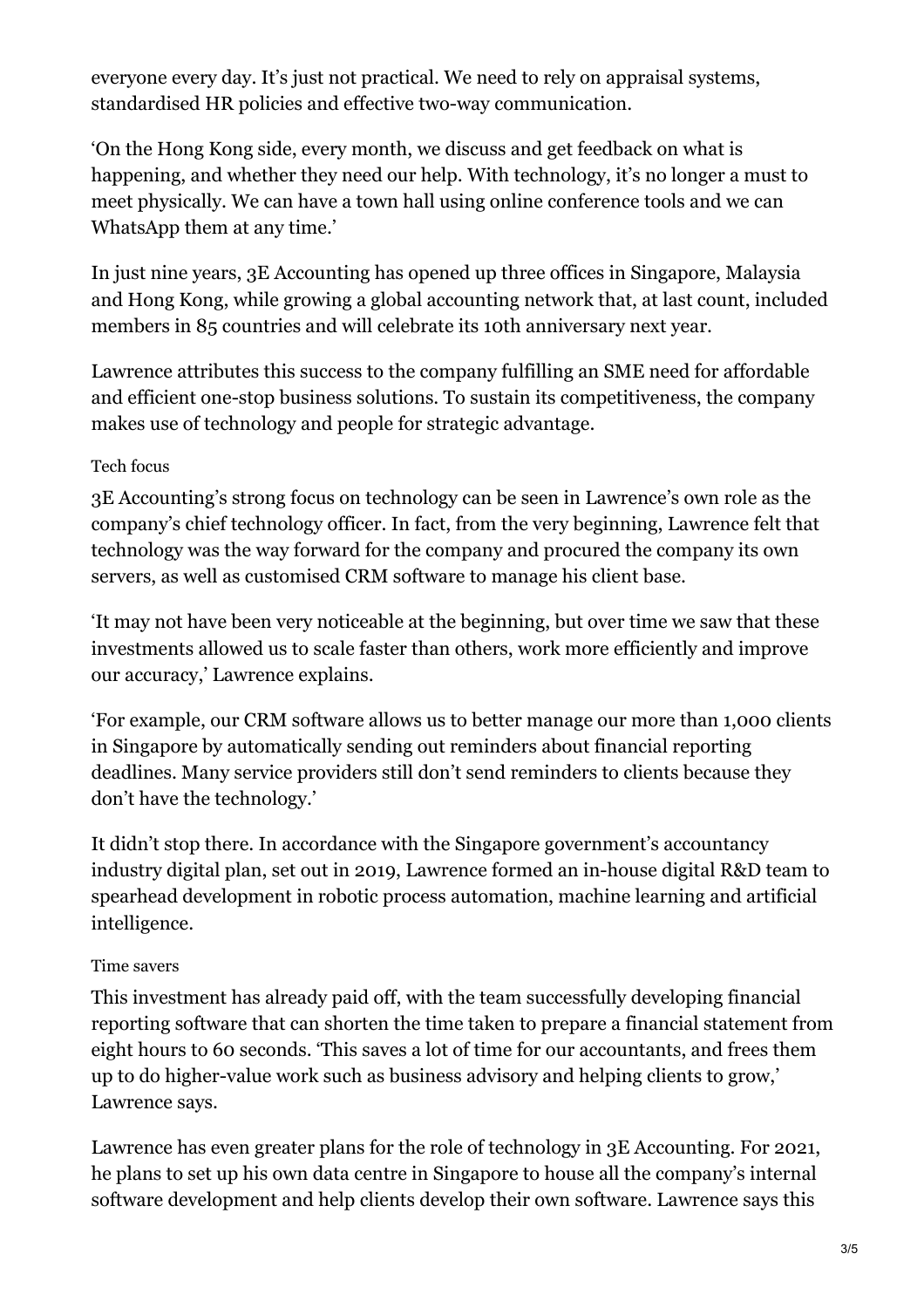is in preparation for a future with AI and machine learning, which will require a lot of resource power.

'We really need to start planning early, so that when the time comes, we will have enough resources to take the next step,' he explains. 'It's better to start now rather than later.'

As a small company, we can't fight in terms of salary. What we can do is offer flexible work arrangements to people who share a similar view on work-life harmony

## Talent pool

The company's other key strategic advantage is people. Lawrence says his HR management philosophy stems directly from his own working experience.

'I started off as an auditor working very long hours,' he explains. 'I felt that this was not sustainable and longed for a working style that had better work-life balance. This was part of the reason why I decided to start my own practice.'

3E Accounting's focus on work-life harmony has attracted a lot of working mothers; they make up  $30\% - 40\%$  of its workforce. Lawrence says this has helped the company compete with the bigger firms for talent.

'As a small company, we can't fight in terms of salary,' he points out. 'What we can do is offer flexible work arrangements to people who share a similar view on work-life harmony.'

Lawrence's experience is that working mothers are responsible and loyal workers. 'We need to look at the bigger picture. Don't be afraid to hire a working mother for fear you will lose out on short-term things such as maternity leave. In the long run, they will end up working longer and harder for you because they appreciate what you have done for them.'

Low staff turnover at 3E Accounting has helped Lawrence to focus on other important things, such as growing the business. As he puts it: 'If you keep training staff on the same things over and over again, how can you start to think about expanding to other areas? After nine years, we have proof that this concept really works.'

## Silver lining

In some ways, Lawrence feels that Covid-19 has been a gamechanger for businesses, and it has helped validate the company's digital transformation efforts.

'Before Covid-19, there wasn't that big a difference for accounting firms whether things were done conventionally or digitally. Covid-19 proved the difference and gave us greater confidence in what we are doing.'

He is not prepared to rest on his laurels, though, and continues to think about how 3E Accounting can expand into new lines of businesses and build resilience.